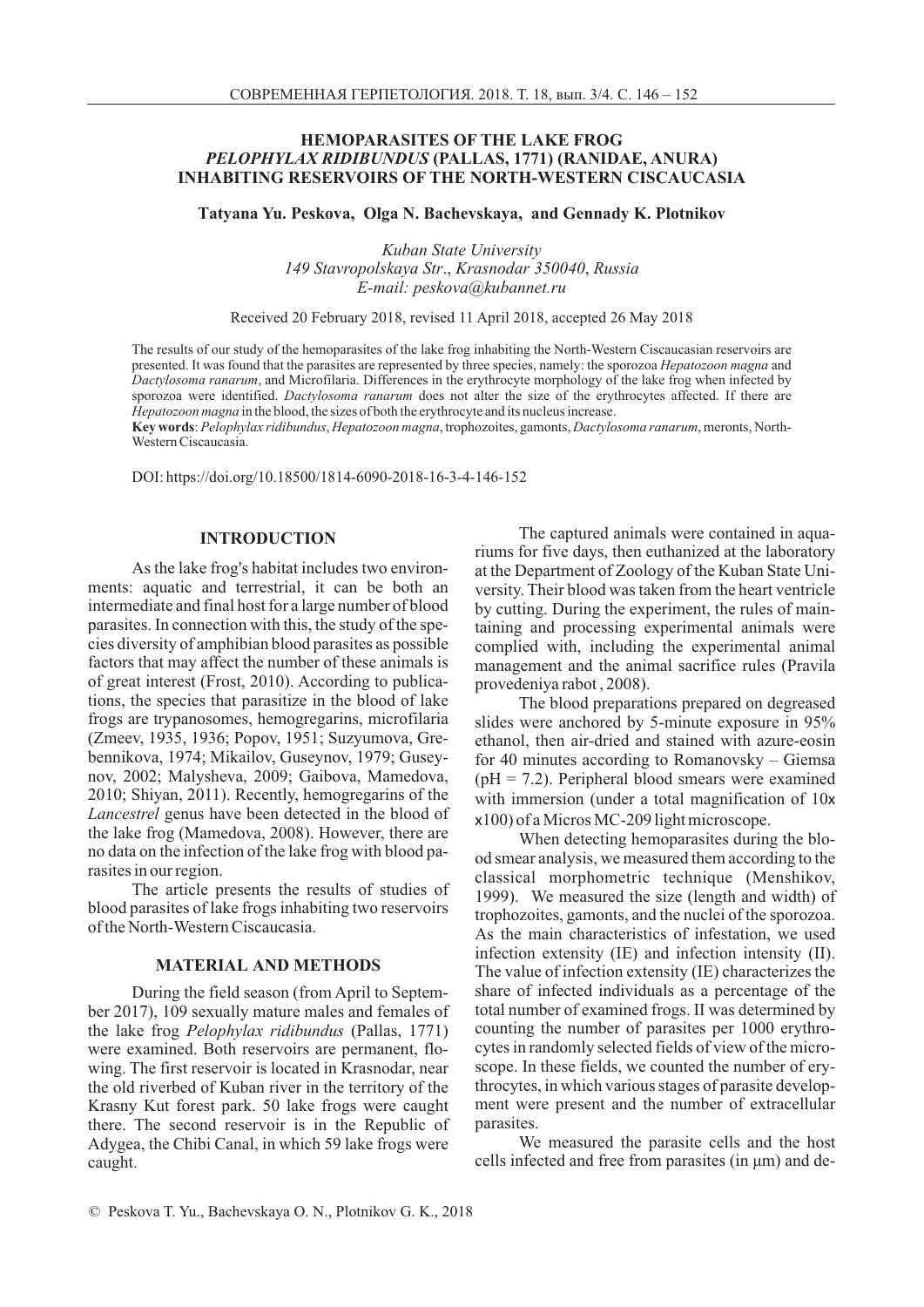termined the shape index (SI), i.e. the length-to-width ratio of the cell. The reliability of differences in the si ze of different development stages of blood para-sites, from parasites, was determined by the Stu-dent's t-test  $(t_{st})$ ; the significance level is 0.05) (Lakin, 1990). as well as blood cells of the lake frog, infected and free

The parasites' species were determined accor-- (1980), R. S. Shultz, V. E. Gvozdev (1972), A. F. Ali mov (2007). The systematics of hemoparasites is giding to the determinants of K. M. Ryzhikov et al. ven in accordance with S. A. Karpov (2005).

# **RESULTS**

We found three types of hemoparasites in the examined erythrocytes and in the blood plasma of lake frogs. These are sporozoa Hepatozoon sp. (Adeleorina , Apicomplexa, Alveolata): trophozoites and galake frogs were not detected in both reservoirs. monts; sporozoa Dactylosoma ranarum (Adeleorina, tode Microfilaria sp. (Nematoda). The combined in-Apicomplexa, Alveolata): meronts; as well as nemavasion with two or three parasites in one individual of

Currently, there are two known species of the Hepatozoon genus infecting lake frogs: H. magna and H. ridibundae. H. magna was found in frogs inhabiting Kyrgyzstan (Malysheva, 2009). H. ridibundae Hepatozoon magna species. Hepatozoon magna was was detected in frogs inhabiting Saudi Arabia (Shazly, 2003). The sporozoa discovered by us belong to the found in 3 species of semi-terrestrial frogs and in 8 species of semi-aquatic frogs of South Africa (Netherlands et al., 2015). The lake frog is a semi-aquatic species too.

bent in the middle: the "tail" is pressed against the *Hepatozoon magna* were found both in and gamonts, while blood plasma with trophozoites. He*patozoon* gamonts are of elongated shape, have cells outside erythrocytes. Erythrocytes were infected with main body and is almost half as long. Trophozoites are more elongated, porrect, one end of the body is narrower, the other is wider and rounded (Figure 1).

The nuclei of infected erythrocytes were swollen, enlarged, pushed towards one of the cell's ends, their color is violet, but less saturated compared to the color of an unaffected erythrocyte's nucleus; there may be signs of polychromasia; the nuclei of some cells showed signs of lysis.

In erythrocytes infected with gamonts, the cell nucleus is pushed towards one of the cell's poles (Figure 1A). We found only a few cells, in which the nucleus was in the center and the parasite was pushed towards the cell's edge (Figure 1C). The front end of the gamonts is somewhat wider than the rear end. The parasite's cytoplasm was from bluish to lilac; in the

center there is a lilac- to crimson-colored nucleus (Fi gure 1B).



Fig. 1. Stages of *Hepatozoon magna* development (A, B, C):  $1$  – nucleus of the infected erythrocyte;  $2$  – nucleus of the uninfected erythrocyte;  $3$  – nucleus of the trophozoite;  $4 - a$  free trophozoite;  $5 -$  gamont;  $6 -$  endoglobular trophozoite (photo by O. N. Bachevskaya)

Such indicators as the width of the gamont, the length and width of the gamont nuclei, and the length of the trophozoite nuclei of *Hepatozoon magna* are significantly different. All these parameters are greater in parasites from the blood of lake frogs caught in Chibi Canal. Infected erythrocytes also differ by the cell and nucleus widths. At the same time, the size of the erythrocyte itself are higher in the blood of frogs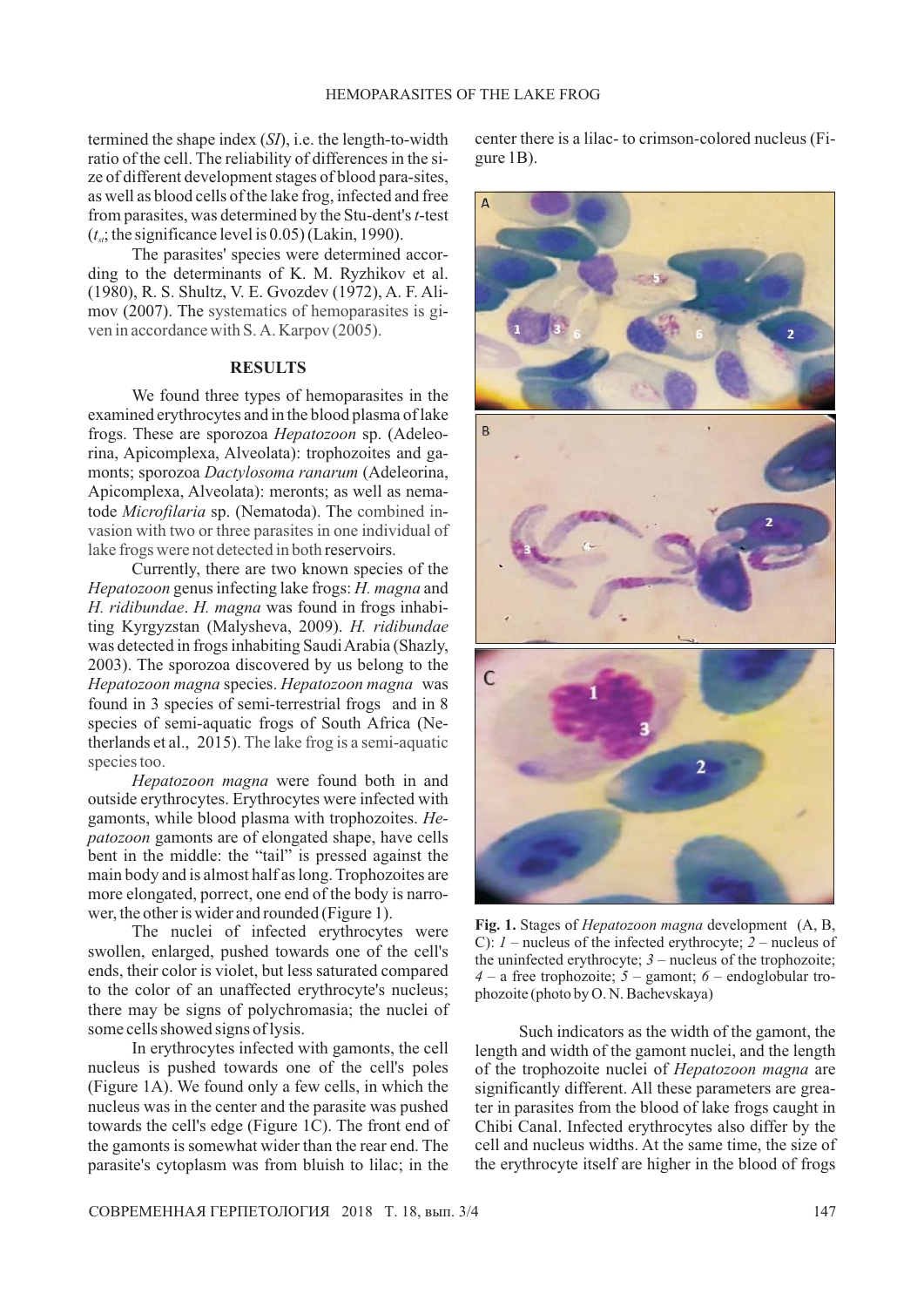from Krasny Kut, and the size of the erythrocyte nu cleus is higher in the blood of frogs from Chibi Canal. As for uninfected erythrocytes, the cell and its nucleus are larger in frogs from Chibi Canal. Hepatozoon sp. found in toads in three populations from Africa also showed significant between-population differences in morphology of gamonts (Netherlands et al., 2014).

The intensity of infection with gamonts *Hepa*tozoon magna in both reservoirs was validly higher than with trophozoites  $(t_{st} = 2.44$  for frogs from Krasny Kut and  $t_{st} = 12.34$  for frogs from Chibi Canal). In addition, the trophozoite and gamont infection intensity is higher in frogs from Krasny Kut reservoir  $(t_{st} = 3.02$ and 2.04, respectively). In South Africa *Hepatozoon* intensity across frog species ( $\chi^2$  = 17.683, *P* = 0.028), across families ( $\chi^2$  = 11.717, *P* = 0.006), and across the different habitat types ( $\chi^2$  = 7.227, *P* = 0.007) showed a significant difference (Netherlands et al., 2015).

In the blood smears of the examined frogs from both biotopes, another species of sporozoa was identified. Its cells are oval, round, or lobate; their cytoplasm does not stain and contains chromatin grains (Figure 2). They have a different effect on the frogs' erythrocytes. These intra-erythrocyte parasites do not change the shape of the erythrocyte's nucleus and its localization in the cell, as well as the size of the erythrocyte. This parasite was identified as sporozoa (Miyata, 1976; Malysheva, *Dactylosoma ranarum* 2009). It is known that *Dactylosoma* spp. was found only in one species of amphibian of South Africa – semi-aquatic frogs Ptychadena anchietae (Netherlands et al., 2015).



Fig. 2. Stages of Dactylosoma ranarum development (Meront): *1* – nucleus of the infected erythrocyte; 2 – meront of Dactylosoma ranarum;  $3$  – nucleus of the uninfected erythrocyte (photo by O. N. Bachevskaya)

The discovered larvae of microfilaria in both reservoirs had the following dimensions: 14.2±2.61 x  $4.16\pm0.03$  µm. The cytoplasm is colored from pale to rich lilac; the body is oblong, sometimes curved. Microfilaria were outside erythrocytes of the lake frog (Figure 3). Microfilaria were found in frogs' blood in many regions. We were unable to establish a more precise taxonomy of the parasite, as because of a rather large size, many of the larvae in the peripheral blood smears were damaged.



**Fig. 3.** Microfilaria in the lake frog's peripheral blood smears (photo by O. N. Bachevskaya)

Table 1 provides information on the infection of lake frogs from two reservoirs with these parasites.

A comparison of the intensity of infection with intra-erythrocytic stages of two sporozoa showed the existence of valid differences. The population of *Dac*tylosoma ranarum meronts significantly exceeds the number of Hepatozoon magna gamonts in both reservoirs  $(t_{st} = 2.77$  and 2.51 for Krasny Kut and Chibi Canal, respectively). There are no significant differen ces in the intensity of invasion between *Dactylosoma* ranarum meronts and Hepatozoon magna trophozoites. The intensity and extensity of infection with Microfilaria sp. is less than that with sporozoa.

The infection extensity of *Dactylosoma ranarum* is about twice as large as the infection extensity of Hepatozoon magna trophozoites. However, if we consider the infection extensity of *Hepatozoon magna*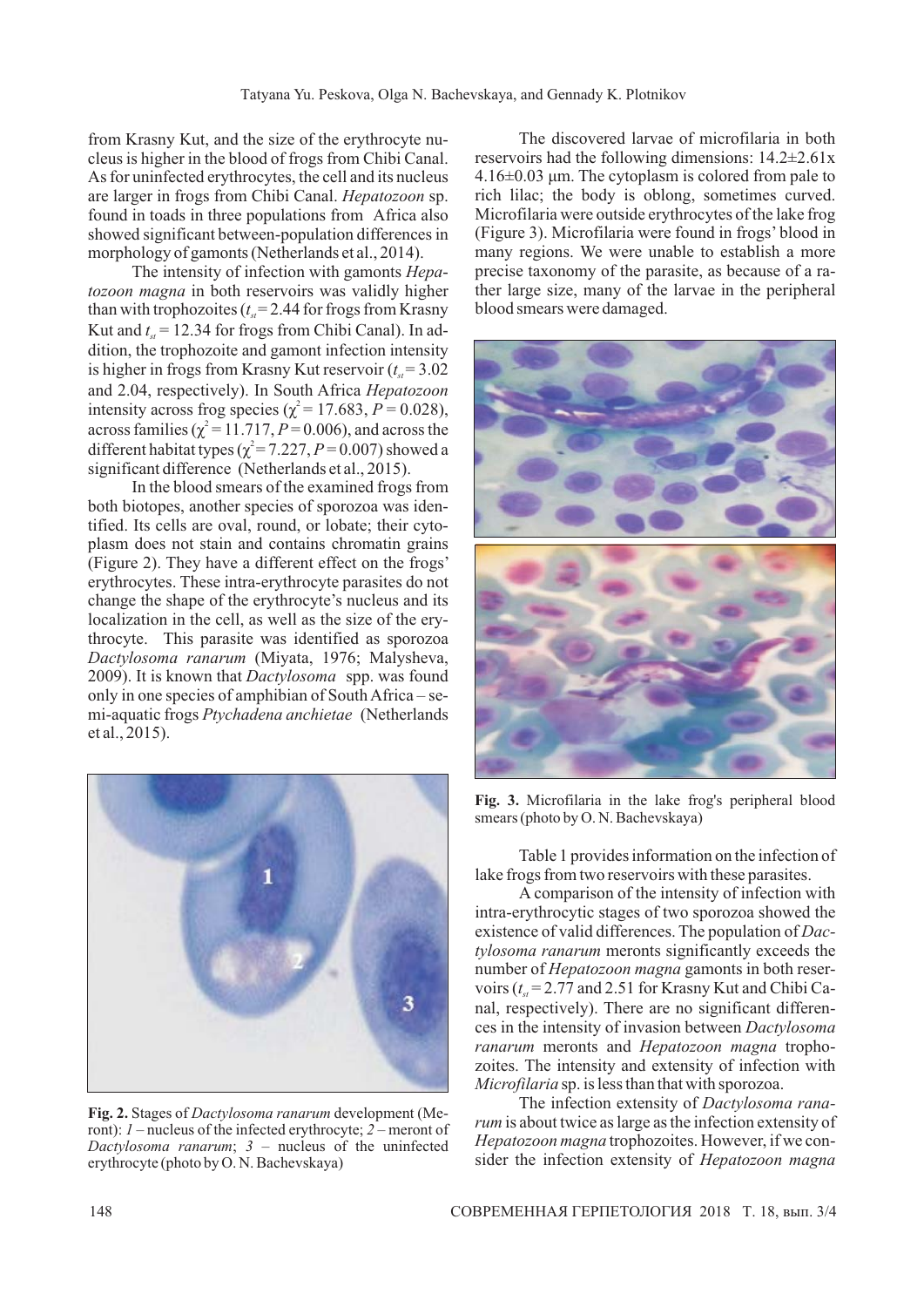| Reservoir                         | Infection<br>intensity, qty | Infection<br>extensity, % | Shape index     |  |  |
|-----------------------------------|-----------------------------|---------------------------|-----------------|--|--|
| Hepatozoon magna, trophozoites    |                             |                           |                 |  |  |
| Krasny Kut                        | $2 - 20$                    | 12.0                      | $9.7 \pm 0.36$  |  |  |
|                                   | $10.8 \pm 1.24$             |                           |                 |  |  |
| Chibi Canal                       | $3 - 34$                    | 17.0                      | $10.1 \pm 0.75$ |  |  |
|                                   | $17.3 \pm 1.76$             |                           |                 |  |  |
| <i>Hepatozoon magna</i> , gamonts |                             |                           |                 |  |  |
| Krasny Kut                        | $4 - 10$                    | 2.0                       | $2.3 \pm 0.07$  |  |  |
|                                   | $7.0 \pm 0.94$              |                           |                 |  |  |
| Chibi Canal                       | $2 - 12$                    | 10.2                      | $2.3 \pm 0.04$  |  |  |
|                                   | $5.2 \pm 1.08$              |                           |                 |  |  |
| Dactylosoma ranarum, meronts      |                             |                           |                 |  |  |
| Krasny Kut                        | $3 - 48$                    | 24.0                      | $1.5 \pm 0.14$  |  |  |
|                                   | $15.3 \pm 2.85$             |                           |                 |  |  |
| Chibi Canal                       | $2 - 46$                    | 32.2                      | $1.3 \pm 0.06$  |  |  |
|                                   | $14.1 \pm 3.38$             |                           |                 |  |  |
| Microfilaria sp.                  |                             |                           |                 |  |  |
| Krasny Kut                        | $3 - 5$                     | 6.0                       |                 |  |  |
|                                   | $4.3 \pm 1.06$              |                           |                 |  |  |
| Chibi Canal                       | $3 - 6$                     | 3.4                       |                 |  |  |
|                                   | $4.5 \pm 1.44$              |                           |                 |  |  |

**Table 1**. Main indices of blood-parasite infection of the lake frog's erythrocytes

without taking into account the stage of this parasite, the data the difference in the level of extensity of two sporozoa is less in 1,7 times (for lake frogs from Krasny Kut) and in 1,2 times (for lake frogs from Chibi Canal).

The sporozoa cell and nuclei size, as well as those of infected and uninfected erythrocytes of lake frogs from the two reservoirs, are provided in Tables 2 and 3. Table 4 shows the Student's test values, when similar indicators of lake frogs from the two reservoirs were compared.

## **DISCUSSION**

The infection intensity in the blood of lake frogs from the reservoirs in Azerbaijan with *Hepa*tozoon magna gamonts is from 3 to 18 and with trophozoites is from 1 to 3 (Gaibova, Mamedova, 2010). A comparison with the data obtained by us showed that the gamont infection intensities in the reservoirs of Azerbaijan and North-West Ciscaucasia do not dif fer, and the intensity of trophozoite infection in reservoirs of the North-Western Caucasus is higher.

The extensity of infection with *Hepatozoon* magna in various reservoirs in Azerbaijan was 9 -60% (Gaibova, Mamedova, 2010), i.е. higher than in reservoirs in our region.According to M.A. Guseynov (2002), the extensity of *Hepatozoon magna* infection varies in reservoirs of various types: in Azerbaijan, it is  $0 - 27.8\%$  in rivers,  $0 - 10.3\%$  in lakes, and  $0 -$ 33.3% in water-storage reservoirs. Our data obtained by studying frogs from flowing water bodies corres pond to these values.

**Table 2.** Morphometric characteristics of *Hepatozoon magna* blood parasites and erythrocytes of the lake frog

|                                              | Parasite sampling sites |                 |                         |                 |                 |                 |
|----------------------------------------------|-------------------------|-----------------|-------------------------|-----------------|-----------------|-----------------|
| The parasite's and host's cells<br>$(n=100)$ | Krasny Kut $(7/50)$ *   |                 | Chibi Canal $(16/59)$ * |                 |                 |                 |
|                                              | Length, $\mu$ m         | Width, µm       | Shape index             | Length, $\mu$ m | Width, µm       | Shape index     |
| Gamont                                       | $16.3 \pm 0.28$         | $7.1 \pm 0.16$  | $2.3 \pm 0.07$          | $17.2 \pm 0.58$ | $7.6 \pm 0.12$  | $2.3 \pm 0.04$  |
| Gamont nucleus                               | $3.5 \pm 0.09$          | $3.1 \pm 0.07$  | $1.1 \pm 0.05$          | $4.0 \pm 0.22$  | $3.6 \pm 0.09$  | $1.1 \pm 0.16$  |
| Trophozoite                                  | $28.9 \pm 1.13$         | $3.0 \pm 0.09$  | $9.7 \pm 0.36$          | $31.0 \pm 0.71$ | $3.1 \pm 0.22$  | $10.1 \pm 0.75$ |
| Trophozoite nucleus                          | $4.8 \pm 0.25$          | $3.1 \pm 0.10$  | $1.5 \pm 0.08$          | $6.2 \pm 0.28$  | $2.8 \pm 0.19$  | $2.2 \pm 0.07$  |
| Infected erythrocyte                         | $25.1 \pm 0.54$         | $16.3 \pm 0.36$ | $1.5 \pm 0.04$          | $26.4 \pm 0.54$ | $14.8 \pm 0.41$ | $1.8 \pm 0.07$  |
| Nucleus of an infected erythrocyte           | $14.4 \pm 0.43$         | $7.7 \pm 0.21$  | $1.9 \pm 0.10$          | $15.3 \pm 0.46$ | $8.5 \pm 0.37$  | $1.8 \pm 0.09$  |
| Uninfected erythrocyte                       | $23.2 \pm 0.35$         | $12.0 \pm 0.22$ | $1.9 \pm 0.04$          | $24.5 \pm 0.13$ | $11.6 \pm 0.24$ | $2.1 \pm 0.01$  |
| Nucleus of an uninfected erythrocyte         | $8.8 \pm 0.11$          | $5.4 \pm 0.13$  | $1.7 \pm 0.05$          | $9.6 \pm 0.17$  | $6.1 \pm 0.16$  | $1.6 \pm 0.06$  |

*Note*. \* The ratio of the numbers of infected cells and examined hosts is provided.

**Table 3.** Morphometric characteristics of *Dactylosoma ranarum* blood parasites in the lake frog

|                                              | Parasite sampling sites |                 |                                            |                 |                 |                |
|----------------------------------------------|-------------------------|-----------------|--------------------------------------------|-----------------|-----------------|----------------|
| The parasite's and host's cells<br>$(n=100)$ | Krasny Kut $(12/50)$ *  |                 | Chibi Canal $(19/59)$ *                    |                 |                 |                |
|                                              | Length, $\mu$ m         |                 | Width, $\mu$ m Shape index Length, $\mu$ m |                 | Width, µm       | Shape index    |
| Parasite                                     | $6.8 \pm 0.27$          | $4.5 \pm 0.32$  | $1.5 \pm 0.14$                             | $7.7 \pm 0.43$  | $6.1 \pm 0.60$  | $1.3 \pm 0.06$ |
| Infected erythrocyte                         | $23.7 \pm 0.57$         | $13.6 \pm 0.47$ | $1.7 \pm 0.03$                             | $24.3 \pm 1.01$ | $13.6 \pm 0.77$ | $1.8 \pm 0.12$ |
| The nucleus of infected erythrocytes         | $8.1 \pm 0.15$          | $4.9 \pm 0.06$  | $1.6 \pm 0.02$                             | $8.3 \pm 0.27$  | $5.1 \pm 0.17$  | $1.6 \pm 0.06$ |
| Uninfected erythrocyte                       | $22.7 \pm 0.26$         | $12.3 \pm 0.21$ | $1.8 \pm 0.03$                             | $22.8 \pm 0.28$ | $12.4 \pm 0.26$ | $1.8 \pm 0.05$ |
| The nucleus of uninfected erythrocytes       | $8.1 \pm 0.14$          | $5.1 \pm 0.07$  | $1.6 \pm 0.02$                             | $8.1 \pm 0.15$  | $5.1 \pm 0.08$  | $1.6 \pm 0.04$ |

*Note*. \* The ratio of the numbers of infected cells and examined hosts is provided.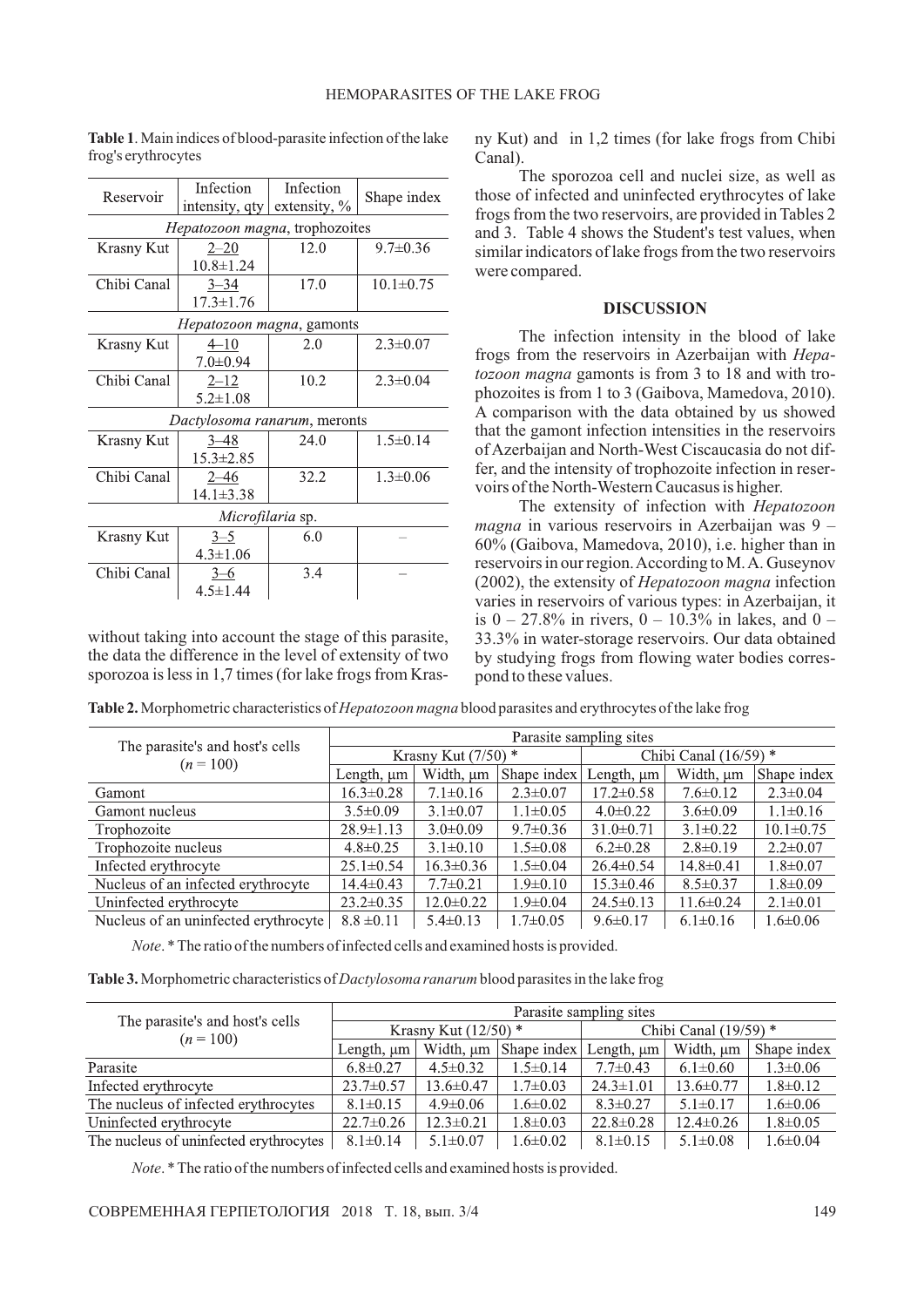**Table 4**. Student's test values at pairwise comparison of the morphometric characteristics of blood parasites in lake frogs from two reservoirs

| Parasite type |                                       | Cell    | Cell    |
|---------------|---------------------------------------|---------|---------|
|               | Cell type                             | length  | width   |
| Hepatozoon    | Gamont                                | 1.40    | $2.25*$ |
| magna         | Nucleus of the gamont                 | $2.40*$ | $4.12*$ |
|               | Trophozoite                           | 1.56    | 0.42    |
|               | Nucleus of the trophozoite            |         | 1.40    |
|               | Infected erythrocyte                  | 1.69    | $2.79*$ |
|               | Nucleus of an infected                |         | $2.00*$ |
|               | erythrocyte<br>Uninfected erythrocyte |         |         |
|               |                                       |         | 1.23    |
|               | Nucleus of an uninfected              | $3.90*$ | 3.98*   |
|               | erythrocyte                           |         |         |
| Dactylosoma   | Parasite                              | 1.79    | $3.30*$ |
| ranarum       | Infected erythrocyte                  | 0.47    | 0.03    |
|               | The nucleus of infected               | 0.74    | 0.77    |
|               | erythrocytes                          |         |         |
|               | Uninfected erythrocyte                | 0.39    | 0.24    |
|               | The nucleus of uninfected             | 0.15    | 0.38    |
|               | erythrocytes                          |         |         |

*Note*. \* Valid differences for the 5% significance level.

The intensity of infection with Dactylosoma ranarum sporozoa in the reservoirs of Azerbaijan is 6 – 10% (Gaibova, Mamedova, 2010), which is less than in frogs from the reservoirs studied by us. According to other data (Guseynov, 2002), *Dactylosoma rana*  rum was not found at all in any of 577 examined lake frogs.

In South Africa Hepatozoon sp. accounted for most of the infections at 59/436 (14%), microfilaria infections accounted for 2/436 (0.5%) and *Dactyloso*  ma sp. accounted for 13/436 (3%) of the overall prevalence respectively (Netherlands et al., 2015).

E. A. Sils (2008) believes that the immune pro cesses in lake frogs inhabiting urbanized ecosystems enhance, the protective function of blood increases, which leads to a decrease in the intensity and extensity of blood-parasite infection. The scale of these processes depends on the level of the area urbanization. Based on this premise, we can suggest the same level of anthropogenic impact on the reservoirs studied by us.

We did not find any differences in the shape index of both Hepatozoon magna gamonts and trophobova, Mamedova, 2010). The shape index of *Dactylo*zoites in the blood of lake frogs when compared frogs from the two reservoirs. For frogs from the reservoirs in Azerbaijan, gamonts and trophozoites have the same cell size as those known from publications (Gaisoma ranarum meronts in frogs from reservoirs of the Western Ciscaucasia is lower than that of frogs from Azerbaijan.

A comparison of the linear dimensions of erythrocytes infected and uninfected with *Hepatozoon*

*magna* in the blood of lake frogs from the same reserand its nucleos of *Hepatozoon* sp. from there species voir shows significant differences in all indicators; the infected erythrocyte and its nucleus are larger than the uninfected one. We may say that the sizes of gamont of African bufonids are larger than the ones we determined  $-22.5(21.2 - 26.6) \times 8.2(7.7 - 9.1) \mu m$  and 4.3  $(4.1 - 4.6) \times 4.5 (4.3 - 4.8) \text{ µm respectively (Nether-}$ lands et al., 2014).

Analysis of the morphometric characteristics of unaffected frog erythrocytes and their SI showed no significant differences in the individuals from two biotopes, where *Hepatozoon* was found. When comparing the morphometric parameters of parasitized erythrocytes the significant increase by 7.8% of length and  $27.8\%$  ( $P < 0.001$ ) of width was found, but the SI of red cells was less than  $15.25\%$  ( $P < 0.001$ ) (Korzh, Zadorozhnyaya, 2013).

An analysis of the linear dimensions of *Dacty*  losoma ranarum, as well as of its infected erythrocytes, showed a difference only by one parameter: the width of the sporozoa cell. The size of an infected and an uninfected erythrocytes of lake frogs from both reservoirs are not validly different.

### **CONCLUSION**

In the two examined populations of lake frogs, the observed species diversity of the blood parasites decreased to three species. In amphibians, we did not detect trypanosomes and some sporozoa, which are regularly detected by researchers in frogs in other regions.

The obtained data on the intensity and extensity of infection with the found blood parasites, as well as on the morphometry of the parasite cells and erythrocytes of the lake frog, show the presence of both interpopulation differences of these indicators within the same region and interregional differences.

The intensity and extensity of infection of microfilaria is less than these characteristics of sporozoa in blood of lake frogs from both reservoirs.

### **REFERENCES**

Alimov A. F. Protists. Saint Petersburg, Nauka Publ., 2007, part 2, pp. 194–195 (in Russian).

Frost D. R. *Amphibian Species of the World: an* 2010. Available at: http://research.amnh. *online reference* , org/vz/herpetology/amphibia (accessed 24 January 2018).

Gaibova G. D., Mamedova S. O. Blood parasites of the lake frog Pelophylax ridibundus from the reservoirs in Azerbaijan. *Visnyk of Karazin Kharkiv National Univer*sity, Ser. Biology, 2010, iss. 12, pp. 54–60 (in Russian).

Guseynov M. A. Blood parasites of the lake frog (Rana ridibunda Pall.) of the basin of the middle part of the Kura river in Azerbaijan. Physico-geographical characte -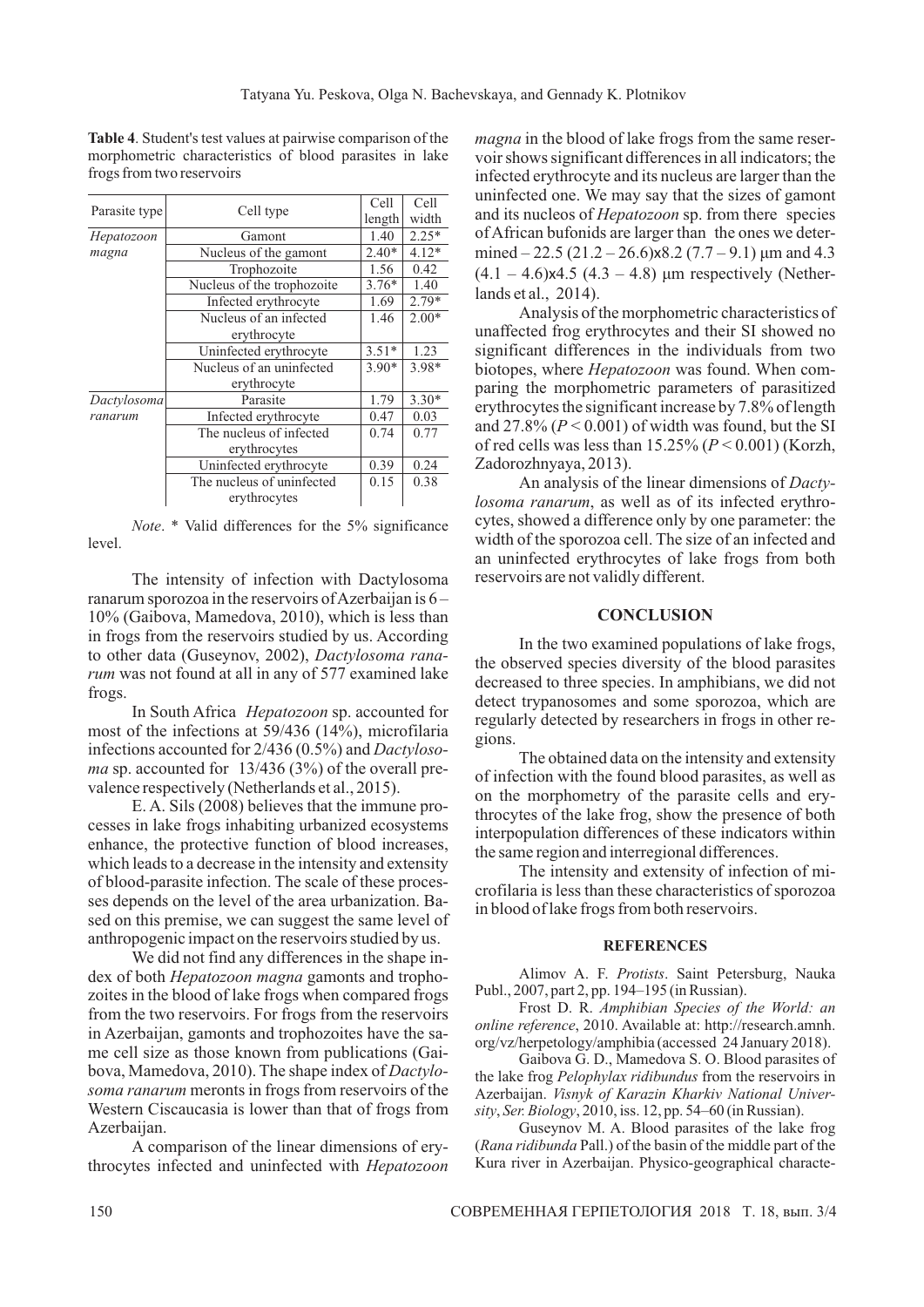ristic of the studied reservoirs. *Bilgi*, 2002, iss. 2, pp. 35– 39 (in Russian).

Karpov S. A. *System of Protozoa*: *History and Modernity*. Saint Petersburg, Tessa Publ., 2005. 72 p. (in Russian).

Korzh A. P., Zadorozhnyaya V. Y. The biological characteristics of representatives of the genus *Hepatozoon* (Apicomplexa, Adeleorina) in the marsh frog (*Pelophylax ridibundus*) separate populations of Zaporizhzhya region. *Vestnik zoologii*, 2013, vol. 47, no. 2, pp. 34–39 (in Russian).

Lakin G. F. *Biometrics.* Мoscow, Nauka Publ., 1990. 352 p. (in Russian).

Malysheva M. H. About the fauna of the blood parasites of tailless amphibians (Anura) in Kyrgyzstan. *Parazitologiya*, 2009, iss. 1, pp. 33–45 (in Russian).

Mamedova S. O. The coccidia of certain amphibians and reptiles in Azerbaijan. In: *Biodiversity and Ecology of Parasites of Terrestrial and Aquatic Cenoses*. Мoscow, Center of Parasitology of IPEE, 2008, pp. 211– 214 (in Russian).

Menshikov V. V. *Clinical Laboratory Analytics. Vol*. 2. *Individual analytical technologies in the clinical laboratory*. Мoscow, Medizdat Publ., 1999. 352 p. (in Russian).

Mikailov T. K., Guseynov M. A. About the study of blood parasites of lake frogs (*Rana ridibunda* Pall.) in the Devechi lagoon of the Caspian Sea. *Herald of the Academy of Science of the Azerbaijan SSR*, *Ser. Biological Science*, 1979, no. 1, pp. 70–72 (in Russian).

Miyata A. Anuran haemoprotozoa found in the vicinity of Nagasaki city. 2. *Dactylosoma ranarum* (Kruse, 1890). *Tropical Medicine*, 1976, vol. 18, no. 3, pp. 135–141.

Netherlands E. C., Cook C. A., Kruger D. J. D., du Preez L. H., Smit N. J. Biodiversity of frog haemoparasites from sub-tropical northern KwaZulu-Natal, South Africa. *International J. for Parasitology*: *Parasites and Wildlife*, 2015, vol. 4, pp. 135–141.

Netherlands E. C., Cook C. A., Smit N. J. Hepatozoon species (Adeleorina: Hepatozoidae) of African bufonids, with morphological description and molecular diagnosis of *Hepatozoon ixoxo* sp. parasitising three Amietophrynus species (Anura: Bufonidae)*. Parasites and Vectors*, 2014. vol. 7, no. 1, pp. 552. DOI: https://doi.org/ 10.1186/s13071-014-0552-0

Popov P. P. Type: Protozoa. In: *The Animal World of Azerbaijan*. Baku, Academy of Sciences of Azerbaijani SSR Publ., 1951, pp. 525–543 (in Russian).

Ryzhikov K. M., Sharpilo V. P., Shevchenko N. N. *Helminths of amphibians of the USSR fauna*. Moscow, Nauka Publ., 1980. 275 p. (in Russian).

Sils E. A. The comparative analysis of hematological parameters of the urban populations of moor frogs (*Rana arvalis* Nilsson, 1842) and lake frogs (*Rana ridibunda* Pallas, 1771). *Vestnik of the Orenburg State University*, 2008, no. 10 (92), pp. 230–235 (in Russian).

Shazly A. M. Erytrocytican merogonic stages of *Hepatozoon ridibundae* sp. nov. infecting the Arabian ranid frogs, *Rana ridibunda* in Saudia Arabia with reflections on the haemogregarine complex. *J. of the Egyptian Society of Parasitology*, 2003, vol. 33, no. 2, pp. 497–516.

Shiyan A. A. *Ekologicheskaya kharakteristika ozernoy lyagushki* (*Rana ridibunda Pall.*) *pri obitanii na polyakh filtratsii sakharnykh zavodov* [*The environmental characteristic of the lake frog* (*Rana ridibunda Pal.*) *inhabiting the sugar plants' filtration fields*]*.* Thesis Diss. Cand. Sci. (Biol.). Saratov, 2011. 21 p. (in Russian).

Shultz R. S., Gvozdev V. E. *Basic Concepts of General Helminthology*. Moscow, Nauka Publ., 1972, vol. 2, pp. 515–516 (in Russian).

Suzyumova L. M., Grebennikova S. I. The features of hemoparasitic invasion in the lake frog. In: *The information materials of the Institute of Plant and Animal Ecology*. Sverdlovsk, 1974, vol. 2, pp. 18–19 (in Russian).

*Pravila provedeniya rabot s ispolzovaniyem eksperi-mentalnykh zhivotnykh* [The rules of processing experimental animals. Animals], 2008. Available at: https://docplayer.ru/56350656-Pravila-provedeniya-rabot-sispolzovaniem-eksperimentalnyh-zhivotnyh.html (accessed 20 September 2017) (in Russian).

Zmeev G. Ya. Hemoparasites of wild vertebrates in Tajikistan. *Proceedings of the Tajik Base of the Academy of Sciences of the USSR*, 1935, vol. 5, pp. 75–93 (in Russian).

Zmeev G. Ya. About the fauna of hemoparasites of wild vertebrates inhabiting certain southern regions of Tajikistan. *Proceedings of the Tajik Base Academy of Sciences of the USSR*, 1936, vol. 6, pp. 249–266 (in Russian).

#### **Cite this article as:**

Peskova T. Yu., Bachevskaya O. N., Plotnikov G. K. Hemoparasites of the Lake Frog *Pelophylax ridibundus* (Pallas, 1771) (Ranidae, Anura) Inhabiting Reservoirs of the North-Western Ciscaucasia. *Current Studies in Herpetology*, 2018, vol. 18, iss. 3–4, pp. 146–152 (in Russian). DOI: https://doi.org/10.18500/1814-6090-2018-18-3-4-146-152

 $\mathcal{L}_\mathcal{L} = \{ \mathcal{L}_\mathcal{L} = \{ \mathcal{L}_\mathcal{L} = \{ \mathcal{L}_\mathcal{L} = \{ \mathcal{L}_\mathcal{L} = \{ \mathcal{L}_\mathcal{L} = \{ \mathcal{L}_\mathcal{L} = \{ \mathcal{L}_\mathcal{L} = \{ \mathcal{L}_\mathcal{L} = \{ \mathcal{L}_\mathcal{L} = \{ \mathcal{L}_\mathcal{L} = \{ \mathcal{L}_\mathcal{L} = \{ \mathcal{L}_\mathcal{L} = \{ \mathcal{L}_\mathcal{L} = \{ \mathcal{L}_\mathcal{$ 

 $\mathcal{L}_\mathcal{L} = \{ \mathcal{L}_\mathcal{L} = \{ \mathcal{L}_\mathcal{L} = \{ \mathcal{L}_\mathcal{L} = \{ \mathcal{L}_\mathcal{L} = \{ \mathcal{L}_\mathcal{L} = \{ \mathcal{L}_\mathcal{L} = \{ \mathcal{L}_\mathcal{L} = \{ \mathcal{L}_\mathcal{L} = \{ \mathcal{L}_\mathcal{L} = \{ \mathcal{L}_\mathcal{L} = \{ \mathcal{L}_\mathcal{L} = \{ \mathcal{L}_\mathcal{L} = \{ \mathcal{L}_\mathcal{L} = \{ \mathcal{L}_\mathcal{$